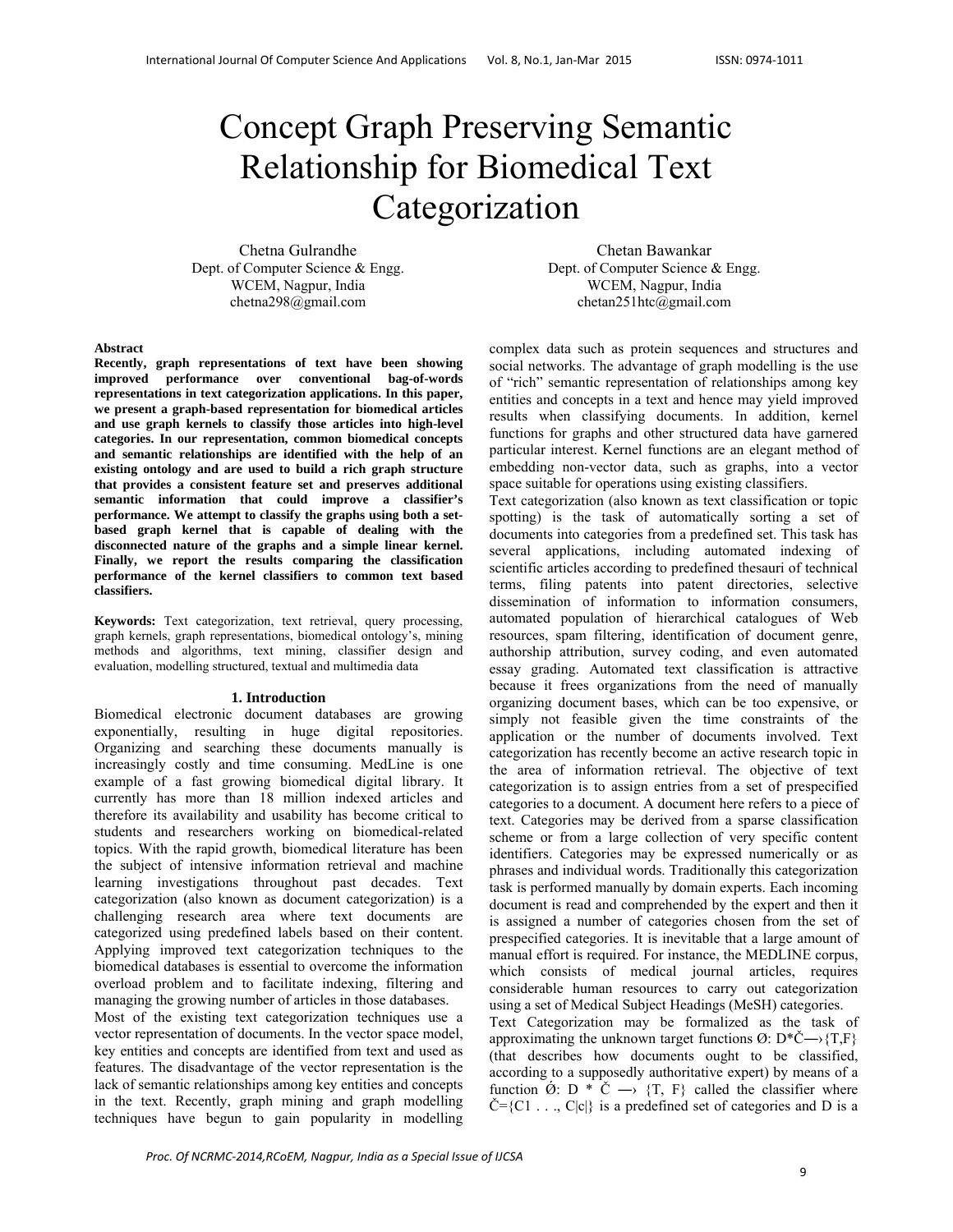(possibly infinite) set of documents. If  $\emptyset$  (dj, ci) = T, then dj is called a positive example (or a member) of ci, while if  $\varnothing$  (dj,  $ci$ ) = F it is called a negative example of ci.

#### **2. Related Work**

Several supervised learning techniques have been proposed to automate the manual process of classifying documents. Those include NB classification, SVMs, k-NN classification, and Decision Trees. Graph representations have also been used to categorize documents based on graph matching where the complex structure of documents can be represented as nodes and edges that encode the textual features of the documents. The addition of relationship edges to describe documents can create a much higher-dimensional feature space, thus allowing for more nuanced and potentially useful embeddings of the documents. Weighted frequent subgraphs were used in to construct effective feature vectors for classification and to overcome the computation overhead that is associated with graph structures. Arey and Chakravarthy used exact and inexact graph matching as well as substructure pruning and ranking to optimize classification and compare their result to a naive Bayesian classifier. Gee and Cook exploited the linguistic syntactic and semantic characteristics of phrases in text. They encoded phrases as graphs and used a substructure and pattern discovery algorithm for classification. The relationships used to connect graph nodes can be as diverse as the applications. Chen et al. proposed a graph representation for document summarization tasks. They used a thesaurus and association rules to connect key phrases in the text. Wan et al. also used graphs to represent documents for summarization. They use three graphs to capture word-word, word-sentence, and sentence-sentence relationships in the text and compute word and sentence saliency scores to rank their results.

 A common preprocessing used for graph classification is projecting the graph onto a kernel space using a kernel function. One possible kernel function can be defined as an inner product between two graphs and must be positive semidefinite and symmetric. Such a function embeds graphs or any other objects into a Hilbert space, and is termed a Mercer kernel from Mercer's theorem. Kernel functions can enhance classification in two ways: First, by mapping vector objects into higher dimensional spaces; second, by embedding nonvector objects in an implicitly defined space.

## **3. Proposed Method**

This method consists of two major components. The first is the graph construction part, which involves mapping biomedical terms that are extracted from the text into predefined concepts of a controlled vocabulary. In addition, the relationships among the concepts are also identified and added to the representation. The second component is the application of a graph kernel function to compute the similarities between the generated graphs and a kernel classifier to discriminate between the documents given their embedding in the kernel space.

 Fig. 1 shows the data flow of the procedure of extracting concepts and relationships as well as feeding them into a graph kernel function for classification. In brief, the process is as follows: First, a set of biomedical articles are selected from different journals; next, biomedical concepts are extracted from the documents and mapped to concepts from the UMLS database; concept relationships are then extracted and used to

*Proc. Of NCRMC‐2014,RCoEM, Nagpur, India as a Special Issue of IJCSA*

link the concepts, resulting in the concept graphs; a kernel matrix is prepared by computing similarities between the graphs; and finally, the kernel matrix is used for learning and prediction of the documents' target classes. The overall process consists of two phases: 1) graph construction and 2) classifier learning and output. Each phase is described in detail in the following sections.

## **3.1 Graph Construction**

The graph construction phase begins by collecting a set of published articles from different journals. The articles were grouped by the journal in which they were published. The journals represent high-level categories of biomedical related disciplines and, thus, are used as the class labels for the different sets of documents. The text content is then used to construct a set of concept graphs, where each document is represented by one graph. Several keywords were chosen as class labels for the graphs to be constructed and were used to query the Medline database for articles that contain those keywords in both their title and abstract. The keywords are biomedical terms that represent a general topic (ex: spinal cord injury) or a common biomedical entity name (ex: insulin).

To extract the concepts from the text, all noun phrases are first identified using a part-of-speech (POS) tagger and regular expressions. The POS tagger labels all lexical items of each sentence, and the regular expressions are used to identify common patterns of the items in a sentence that make up a noun phrase. At this stage, all noun phrases, such as Idiopathic Scoliosis or Kidneys, are considered potential concept candidates to be added to the graph representation.

To ensure the target concepts correspond to a controlled vocabulary set, we then attempt to map the n-grams of each noun phrase into biomedical concepts of the UMLS database. If any of the n-gram substrings is found in UMLS, it is added to the corresponding graph as a concept node and each assigned a unique identifier. A concept string in UMLS might refer to multiple concepts with different meanings whereas a concept unique identifier (CUI) refers to only one concept associated with one or more string descriptors that might slightly vary because of the different vocabulary sources in UMLS.

Concepts that have the same string descriptors but different meanings are implicitly disambiguated by the weighting technique described in the following section, which favours nodes that indicate more connectivity in a graph. Mapping the terms into predefined concepts also allows us to look for possible relationships among them within UMLS. For each pair of nodes, we attempt to find a relationship in UMLS and add it as an edge between the nodes if it exists. The available relationships are of semantic nature some of which are synonym, parent-child, and sibling relationships. Fig. 2 shows a sample text and the corresponding concept graph with the extracted nodes and edges. It is worth noting here that we do not explicitly use the specific types of the relationships between concepts. An edge is added to the graph whenever the corresponding concepts are related, regardless of what type of relationship exists between them.

# **3.2 Node and Edge Weights**

 All nodes in the graph are consequently assigned four different weight components that correspond to their significance in a document. Below is a description of each: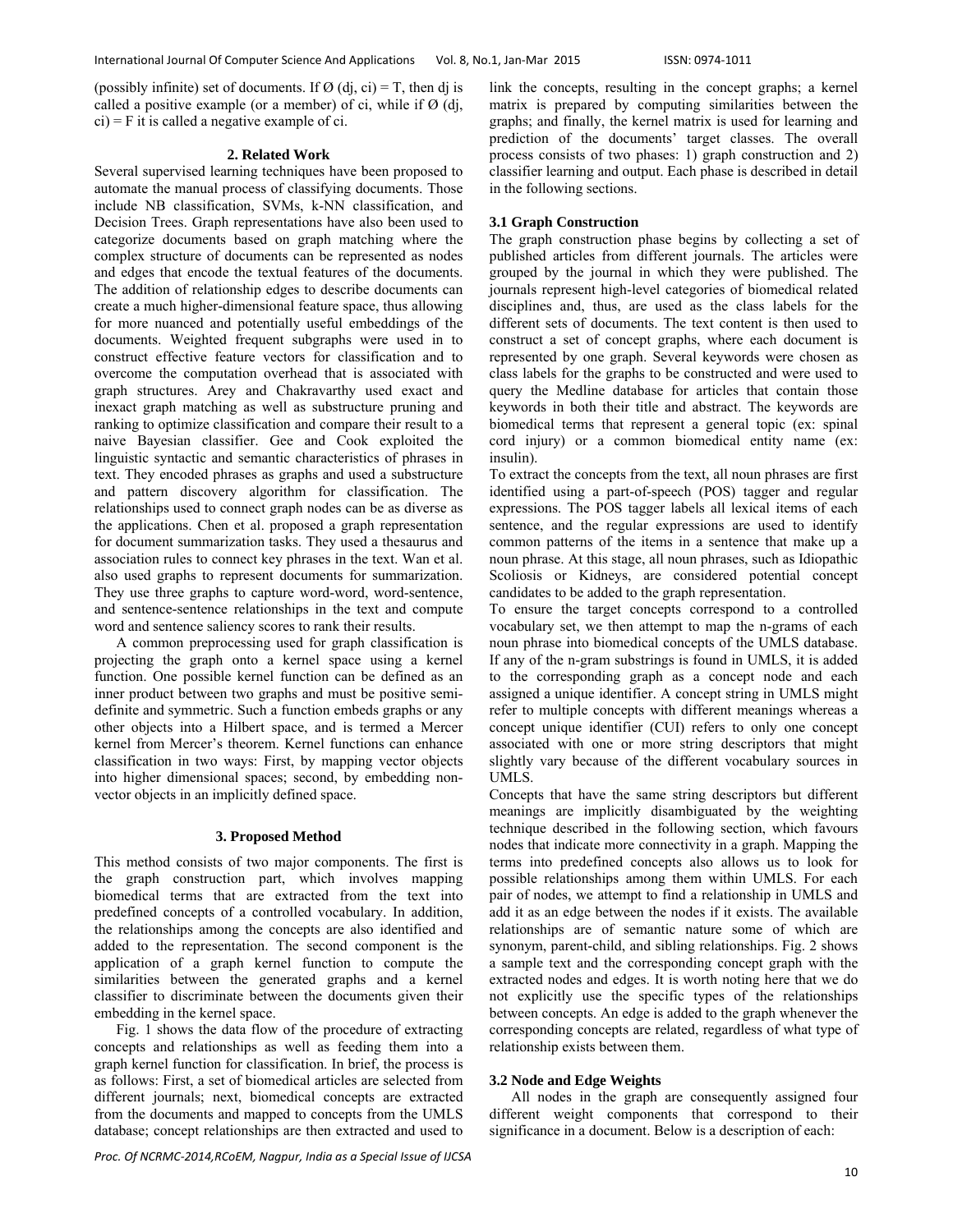International Journal Of Computer Science And Applications Vol. 8, No.1, Jan‐Mar 2015 ISSN: 0974‐1011

- $\bullet$  F<sub>i,d:</sub> Concept frequency, which is the number of times a concept term i appears in a document d. This value assigns more weight to concept terms with high occurrence frequency in a document.
- idfi: Inverse frequency of documents that contain a concept term i. This value ensures that common terms in the whole data set are given lower weights while rare terms are favoured.
- cwi: Connectivity weight of a concept node i in a graph. This is the calculated as the magnitude of the vector of  $f * idf$  values of related nodes c1; c2; ...; cj. This component assigns higher weight values to concept nodes that are better connected in a graph. Nodes that are connected to more nodes of high f \* idf values would be favoured.
- csi: Cluster size, which is the number of nodes of the cluster containing the concept node i in a graph. In this experiment, clusters are referred to as all connected components of the containing graph.

All values are then normalized using min-max normalization, and the product of the weight components is calculated for each concept node i in a document d as such:

# $NWi,d = Fi,d * idfi * cwi * csi$

The related nodes' weights are aggregated into a single value and assigned to the corresponding edges. The weight of an edge k is, thus, calculated as the sum of weights of its terminal nodes i and j in a document d:

# $EWK,d = NWi,d + NWj,d$

To reduce the dimensionality of the feature space, edges saving weights below a certain threshold were dropped from the feature set. Although the threshold used was very low, the number of unique edges was significantly reduced to around 10 percent of the original numbers, as most of the extracted edges are not significant and not representative of the documents.

## **3.3 Classifier Learning and output**

After transforming the set of articles into a set of graphs, a graph kernel function is applied to compute the similarity between all pairs of graphs, and the resulting kernel matrix is used for classification. The first is a simple set-based kernel that is used to measure concept graph similarity based on the number of shared edges.

There are a couple properties that make a set based kernel function attractive. The first reason is that the set computations used are easily implemented and understood, leading to a kernel function that is easy to interpret, which results in a greater confidence in producing reliable measures of graph similarity. The second reason is that many of the concept graphs are disconnected or sparse, with many more nodes than edges, which can pose problems for some graph mining algorithms. This kernel function is based on the Jaccard coefficient. It computes the similarity between two graphs X and Y as the ratio of the cardinality of the intersection of the edges sets Ex and Ey to the cardinality of their union:

$$
K(x,y) = \frac{|Ex|}{|Ex|} \frac{Ey}{|Ey|}
$$

The second is a common normalized linear kernel based on the cosine similarity between the edge weight vectors of a pair of graphs. The kernel function returns a normalized inner product of the weight vectors:

*Proc. Of NCRMC‐2014,RCoEM, Nagpur, India as a Special Issue of IJCSA*



Fig 1: System Overview

$$
K(x,y)=\underline{|Wx\mid Wy|}{\|Wx\|\parallel Wy\|}
$$

Once a kernel between all graphs is computed, the graphs' similarities result in a kernel matrix. This matrix can then be used in a kernel-based classifier to make predictions on new data. We used the kernel matrix with a SVMs classifier and a k-NN classifier to make classification predictions, or in other words, to predict to which journal a certain document belongs. Example:

The presentation is provided, concerning the medical history, clinical examination, conventional radiography, stereoradiography, surface topography, ultrasounds, computed tomography, and magnetic resource imaging, focusing on the points specific for the pathology of idiopathic scoliosis. Use of the scoiimeter became systematic in the clinical evaluation. Quality of live Questionnaire, including those endorsed by the Society f Scoliosis Orthopaedic and Rehabilitation Treatment (SOSRT), oriented towards scoliotic patients, again on